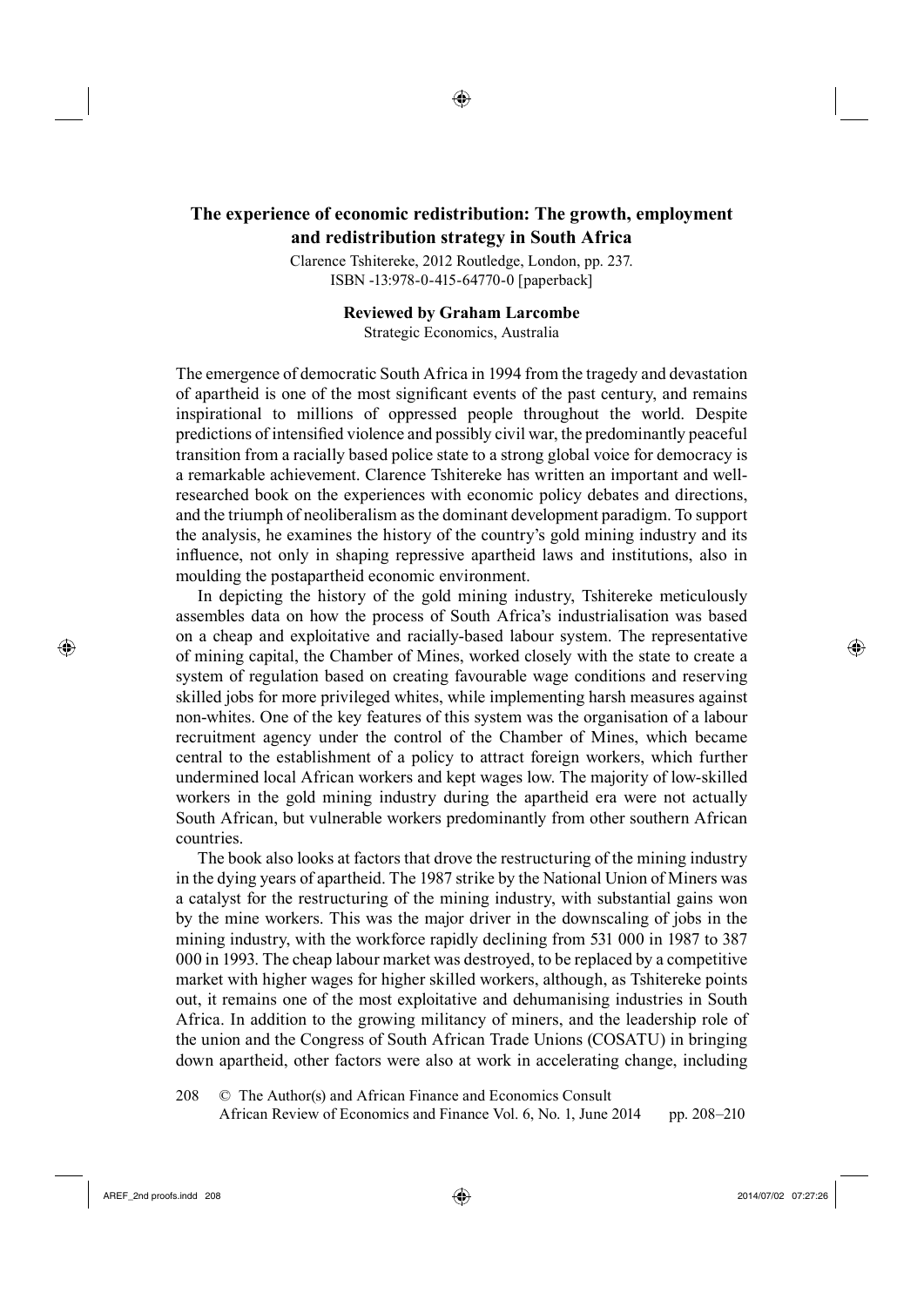increasing global competition between mining capital, the higher extraction costs of low-grade ore and the collapse of the gold price. Not only was labour restructured – the lifting of sanctions enabled South African-based companies to globalise their operations. One of the important conclusions Tshitereke draws, is that it was internal dynamics in the mining industry, not the economic policy frameworks of the ANC government, that spurred the restructuring of the industry.

◈

What was the relationship between the restructuring of the mining industry and the economic policy frameworks developed by the ANC government  $-1$ ) the Reconstruction and Development Programme (RDP) and, 2) Growing Employment and Redistribution (GEAR)? Tshitereke argues that the mining industry ultimately saw no future in apartheid and became an influential player in shaping the postapartheid economic policy agenda. He reiterates the view that political freedom for the majority was constrained by the adoption of neoliberal economic policies based on the principle of 'there is no alternative'. The RDP provided a progressive economic policy framework that offered a pathway out of apartheid, which recognised that the postapartheid economy had to generate faster growth, but also to implement redistribution strategies that delivered jobs, infrastructure and services to the majority. The RDP was not a populist programme but was based on considered and detailed analysis provided by leading economists and practitioners, particularly around the work of the Macro-Economic Research Group (MERG). In an economy with underutilised capacity (particularly human resources due to massive unemployment), the priority was to mobilise these resources to increase both growth and redistribution. It was a progressive Keynesian initiative to set South Africa on a growth cycle, with some emphasis on breaking the cycles of poverty and unemployment through upgrading housing, and basic infrastructure and services.

The early results of the RDP were disappointing and this increased pressure for it to be sidelined. But the point that is rarely acknowledged is the unpredictability and uncertainty that occurs when countries go through major political upheavals and transitions. Indeed, there are few comparisons with the scale of upheaval that occurred in South Africa. As we have seen many times, sometimes things go backwards before they go forward. Many of the early targets around jobs, housing and services were unrealistic. In my view institutional upheaval had a lot to do with it, rather than the strategic directions of the RDP itself. The old apartheid bureaucracy was not dismantled, and many of the people in the old regime retained positions of authority over the levers of economic power.

285In contrast to the detailed policies developed through MERG and articulated through the RDP, the neoliberal prescriptions seemed naïve, simplistic and dangerous. They emphasised budget constraints, tight control on social expenditure, privatization, and a shift away from state involvement in industry. The convergence in orientation towards neoliberalism between influential ANC leaders, the old regime and key economic South African and international economic institutions, had occurred prior to the elections in 1994. There were high expectations post-1994

<sup>6</sup> 209

⊕

◈